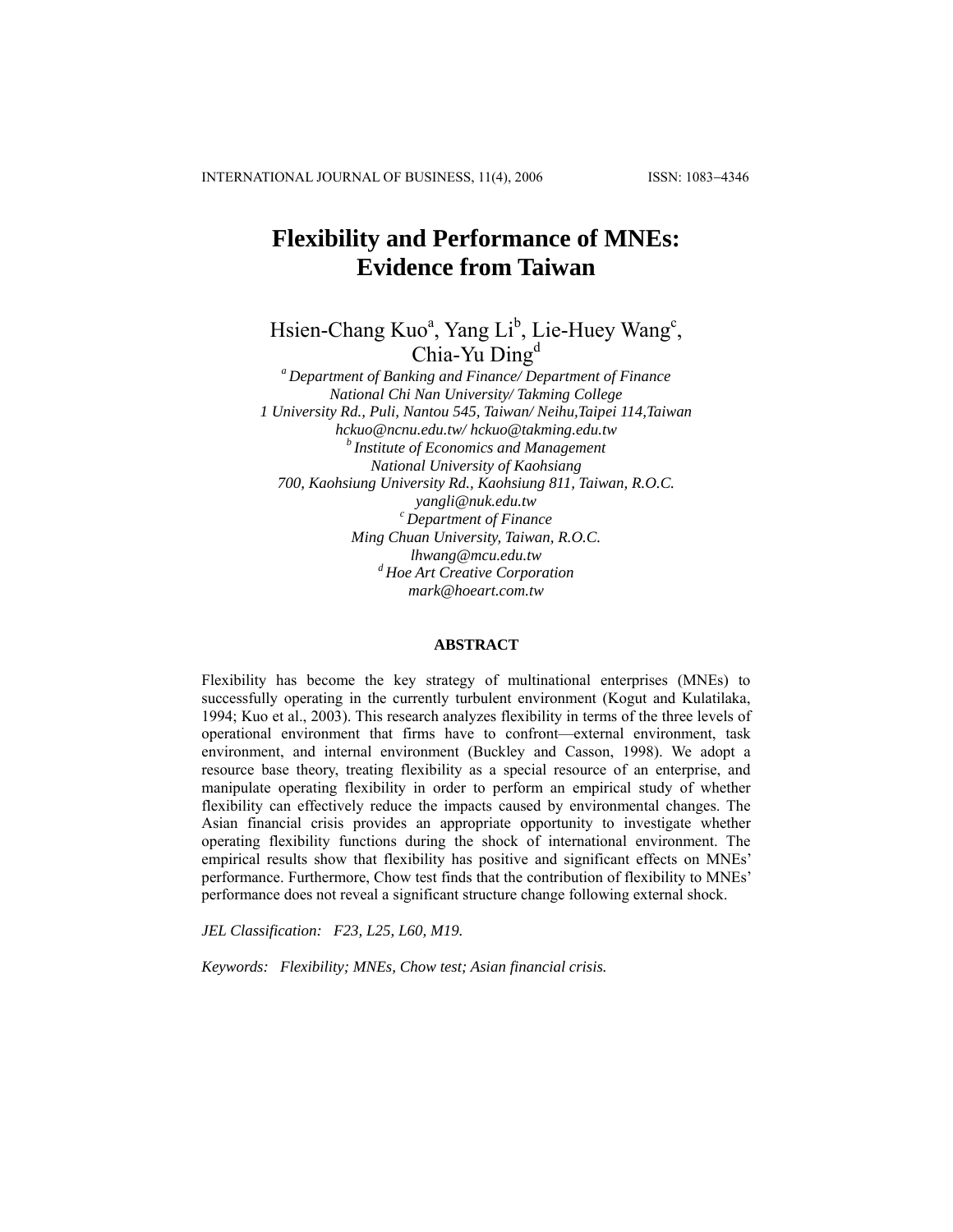## **I. INTRODUCTION**

The economy has been undergoing changes and, globalization has enlarged competition for almost every type of multinational enterprises (MNEs). Kogut (1985) posited that international competition results from the change in government policies, the uncertainty in the exchange rate, and the unforeseeable reaction of competing opponents. MNEs now have to be more flexible and more responsive to their environment. Volatility and uncertainty have characterized the international environment in recent decades. One of the reasons resulted from the increased speed and ease of transportation and communication. Hence, shocks are easily transmitted all over the world. Other reasons include a variety of market demands and keen competition among all competitors. These have made the international business environment fluctuate more vehemently than before. Therefore, the risks undertaken by MNEs are higher than those of domestic firms (Vernon, 1985; Ghoshal, 1987; Miller and Bromiley,1990; Werner et al., 1996). Miller (1993) also addressed the fact that MNEs are exposed to a wide range of risks, such as the uncertainty of government policies, macroeconomic situation, resources and services, product market and demand, competition, as well as technology in the industry. Hence, MNEs have to take appropriate strategies to lessen the impact of environmental fluctuations on firms' operations.

Since 1980s, the flexibility of an enterprise has become a pivotal factor for an enterprise to be competitive in the international market because of the speed of changes in product technology, a tendency towards free trade, deregulation in the capital market, and an increasing range of exchange rate fluctuation. Rangan (1998) postulated three different points of views concerning flexibility: flexibility optimism, flexibility pessimism, and flexibility realism. Flexibility optimism focuses on individual efficiencies and reaction to environmental changes and MNEs can react to a change in the international environment by their flexibility (Little, 1987). Flexibility pessimism begins from the viewpoint of the organization as a whole. It argues that the flexibility of an enterprise is likely to be rather tardy because of its large size and complexity. The flexibility of an enterprise is not necessarily able to function better (Kogut, 1985; Collis, 1991). Flexibility realism views flexibility as a kind of property of initial positions (Jones and Ostroy, 1984). Therefore, if a firm wants to ensure flexibility under a present condition, it must have invested in it in the previous period or it might not have an improved flexibility at the present time. Kogut (1983, 1985, 1989), Kogut and Kulatilaka (1994), and Kuo et al. (2003) debated the operating flexibility for MNEs adjusting to an external shock and re-allocating their production sites, or for MNEs undertaking an arbitrage decision according to different tax regulations in different countries. Buckley and Casson (1998) constructed an international business model through flexibility. They argued that the international business model should put more emphasis on the uncertainty and fluctuation of the market, the border of the enterprise operation, flexibility, managerial knowledge, entrepreneurship, organization changes, enterprise culture, inner empowerment, and so on. They also indicated that flexibility could effectively lower the fluctuations of performance caused by environmental changes.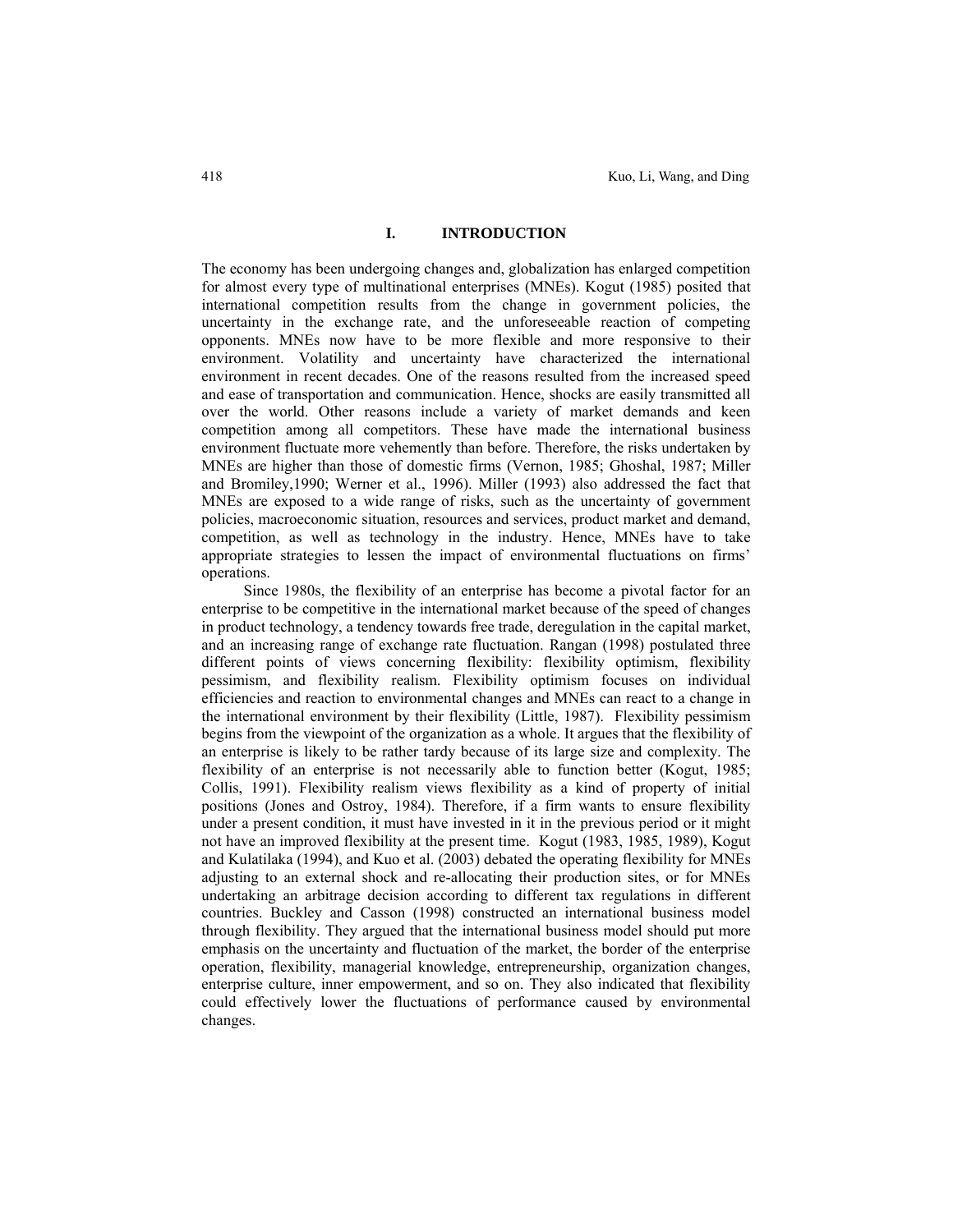Flexibility could be seen as one of the intangible assets owned by the enterprise. The degree and size of this intangible asset will cause different levels of core competence. Moreover, international activity networks provide operating flexibility gained by cooperating among various operating sites, enjoying arbitrage, escaping taxes by transfer pricing, benefiting from financial inducements offered by the local government, and acquiring market information effectively. This article proposes that flexibility is a special resource of an enterprise and tries to investigate whether operating flexibility does contribute positively to MNEs' performance, and whether operating flexibility could effectively reduce the impact brought by the shock of the international business environment. The Asian financial crisis in 1997 has hugely impacted the Asian market. It resulted in the reallocation of resources in many countries and in turn, has caused tremendous shock in the international operational environment. Under its influence, South Korea and Hong Kong, two of the four dragons in Asia, had a negative economic growth rate in 1998. Japan, likewise, experienced negative growth in spite of its renowned economic power. The Asian financial crisis provides an appropriate opportunity to investigate whether the flexibility functions during the shock of international environment. We would test whether there is a structure change of flexibility contribution to MNEs' performance before and after the Asian financial crisis.

The outline of this study is as follows. In Section II, we construct a conceptual framework and establish hypotheses corresponding to the relationship between flexibility and performance. Section III states the data sources, specifies variables that represent firms' performance, operating flexibility, and control variables that should be included in the empirical model, and employs a statistical method used in this study. Section IV presents the empirical results, the Chow test, and discusses the finding, and Section V concludes our work.

### **II. CONCEPTUAL FRAMEWORK**

The conceptual framework of this study is shown in Figure 1. This study introduces the time dimension to indicate an external shock observed at time T. We argue that flexibility is positively related to MNEs' performance with and without shock. This research will further investigate whether or not a structure change in performance occurs at time T. We propose that the contribution of flexibility to performance with a shock is greater than that without a shock.

Previous literature studied the operational performance of foreign investment from different points of view. They focused on variables such as the investment experience of parent firms, the motive of founding the foreign subsidiary, and the entry mode of the foreign subsidiary, etc. We view these variables as control variables in order to truly reveal the relationship between flexibility and operational performance.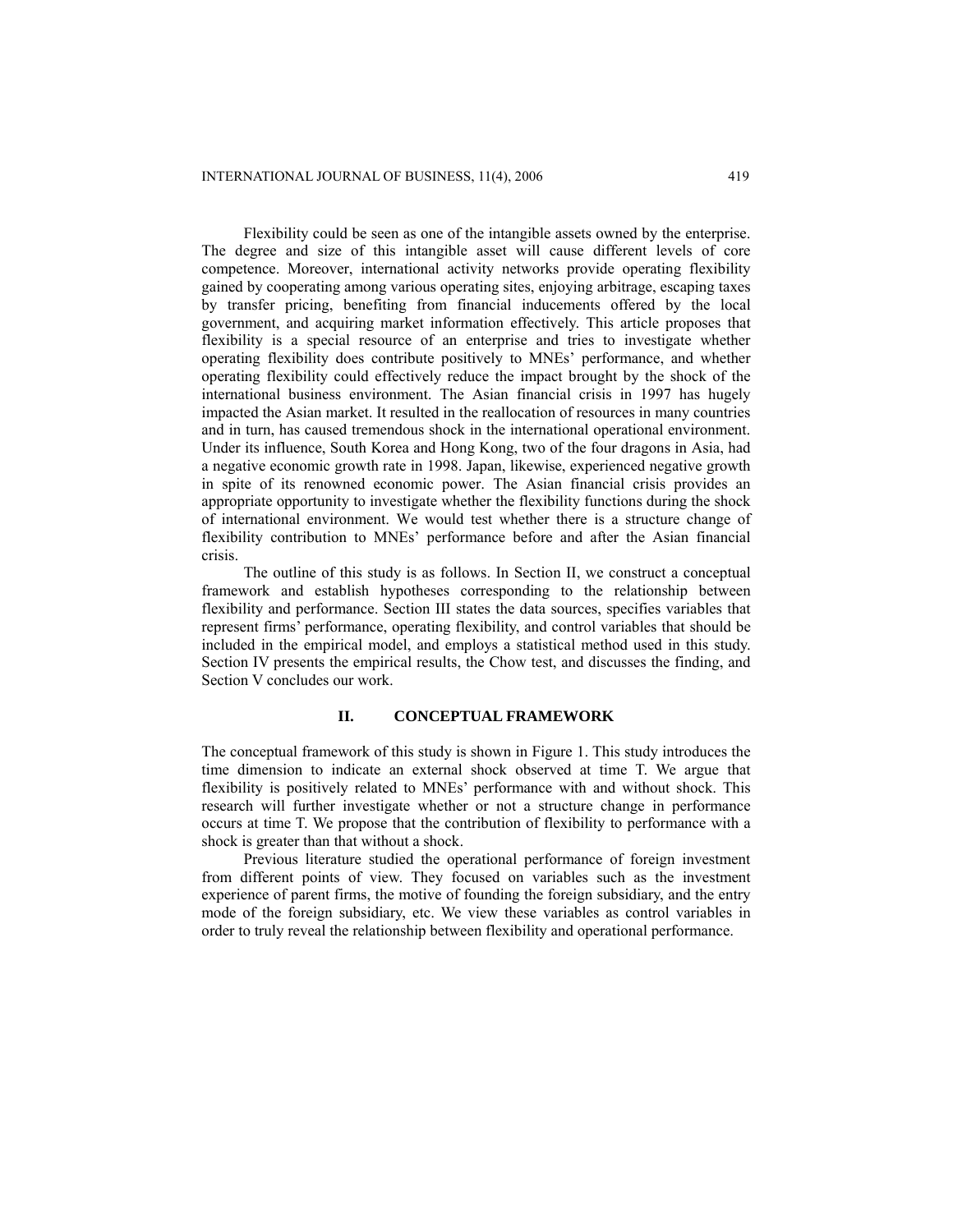

**Figure 1**  Conceptual Framework for Flexibility and Performance

Flexibility can be defined as the ability to reallocate resources quickly and smoothly in response to a change in an international operational environment (Buckley and Casson, 1998). We deal with flexibility as one of the competences of an MNE, as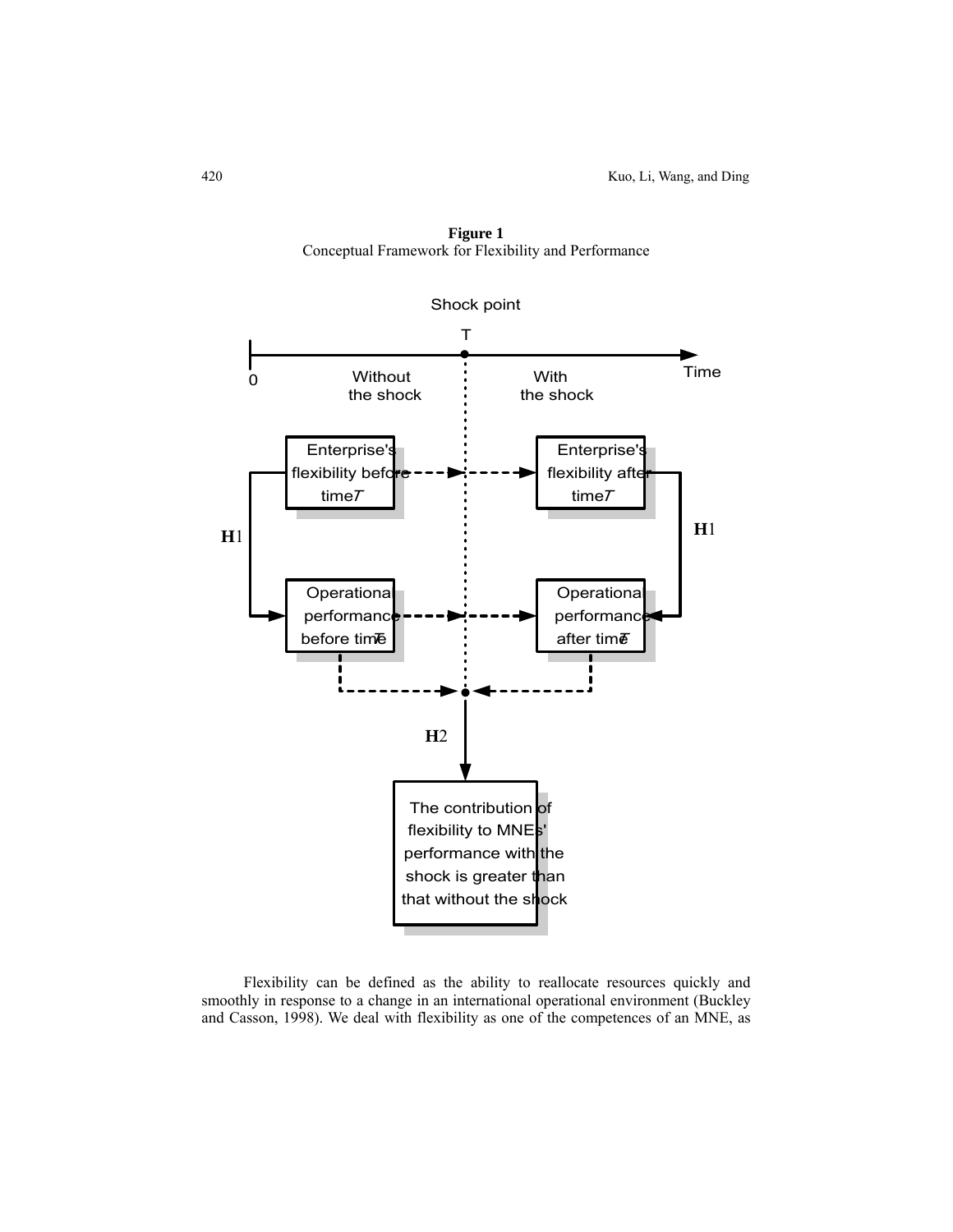well as a controllable factor inside the enterprise. In other words, flexibility is seen as one of the intangible assets owned by the enterprise. The different degree and size of this intangible asset will result in different flexibility for each enterprise, and will cause different levels of competence.

Resource base theory emphasizes enterprise advantage and the special resource or ability of an enterprise, and focuses on the controllable factors inside the enterprise (Barney, 1991). This study adopts the resource base theory, treating flexibility as a special resource of an enterprise. We handle flexibility in terms of the three levels of operational environment that an enterprise has to confront: external environment, task environment, and internal environment (Buckley and Casson, 1998). According to the three aforementioned aspects of flexibility, we construct the hypotheses of this research and describe the related inferences as below:

## **A. The relationship between the flexibility of MNEs in reacting to external environment changes and operational performance**

All enterprises, especially MNEs, have to confront the restrictions imposed by the external environment, such as government regulations and policies, or macroeconomic and cultural aspects. Miller (1993) indicated that government policy would affect the operational strategy of enterprises; for example, they must be coordinated in order to obey related law or tax regulations whenever they are altered. Kogut (1985) argued that fierce global competition is due to uncertainty in the exchange rate, the alteration of government policies, and the unpredictable reaction of competing opponents. When the external environment changes, whether an enterprise can respond in time and with what effect both have a huge influence over its operational goal and performance. The lack of an appropriate strategy to adjust to external environment changes will cause great impact upon enterprises' operation. Hence, we measure the flexibility of an enterprise in terms of its ability to react to change in the external environment.

## **B. The relationship between the adroitness in defining the business boundary of MNEs and operational performance**

Business boundary means that enterprises find out their most appropriate surviving space and most suitable position. It should find its most appropriate surviving space or its best position in a task environment. Setting up a fitting business boundary is accomplished by confirming the goal market, the form of product service and the enterprise service. Jones and Ostroy (1984) suggested that if a firm wants to ensure flexibility under a present condition, it must invest in it in the previous period or it might not have been able to improve flexibility in the present time. Recently, there has been a tendency towards diversity in market needs, and market competition also has become more and more fervent. An enterprise has to react to conditions based on market need and its relationship with competitors by means of defining its business boundary with the expectation towards allocating enterprise resources rapidly and smoothly. Therefore, this research measures flexibility of an enterprise in terms of adroitness in choosing the business boundary.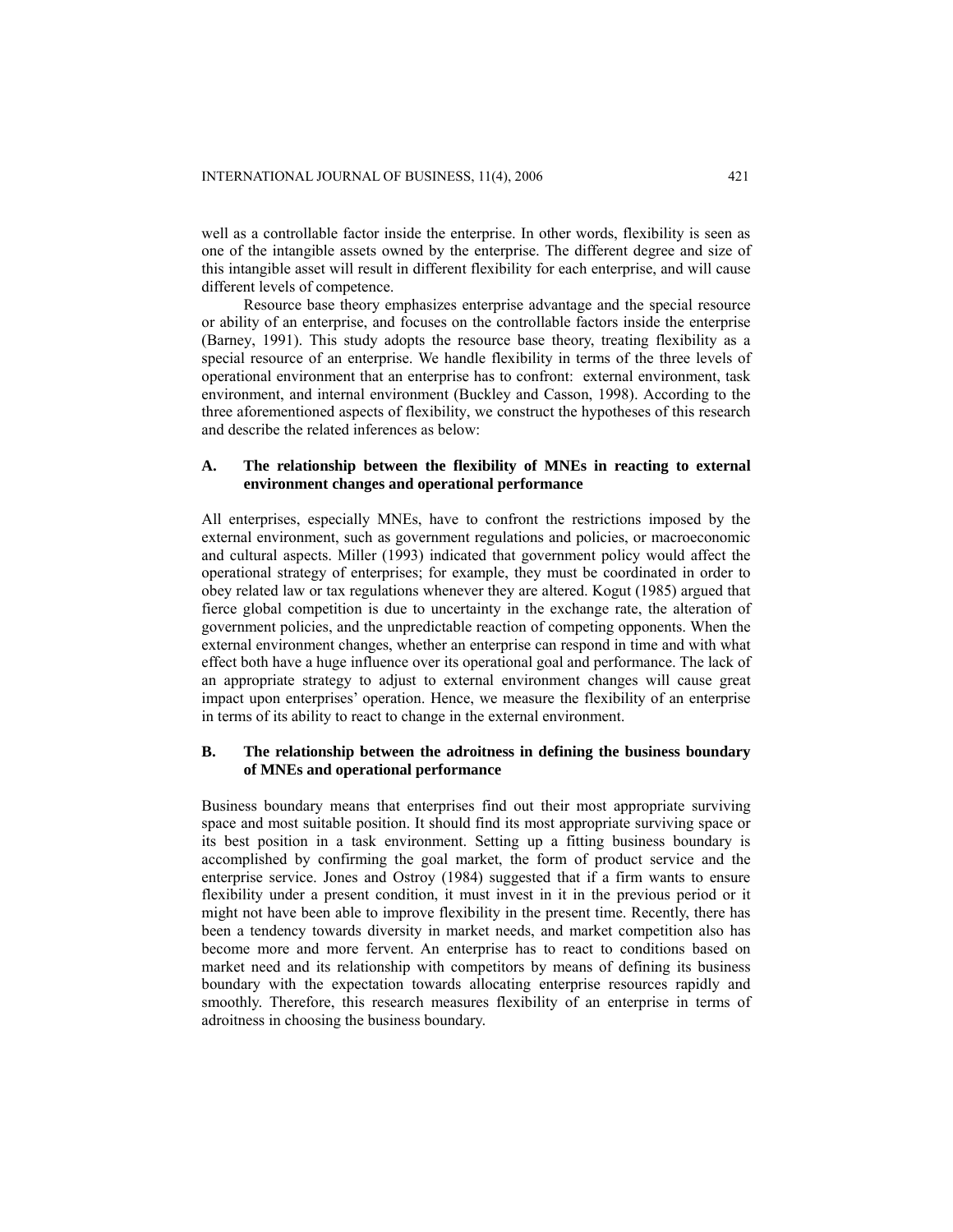## **C. The relationship of the inner organizational mobility of MNEs and operational performance**

Buckley and Casson (1998) argued that an enterprise can react to the particular changing influence by continuous monitoring of environmental changes, and the gathering, storage, and analysis of information. When confronting fierce changes in the external environment, market needs, and uncertainty of competing opponents, an enterprise must have appropriate tactics in order to distinguish clearly the possibility of environmental changes. Nevertheless, without suitable support from an internal organization, firms will not know when or how to adjust. Therefore, the mobility of an internal organization within enterprises plays a considerably important role in utilizing flexibility. An internal organization with better mobility can gather and process relatively more complete information and fully endow a foreign subsidiary with the right to undertake adjustment to assure the achievement of operational performance. As a result, this study measures the flexibility of an enterprise in terms of the mobility of an organization within an enterprise.

According to the inference above, this research establishes Hypothesis 1 as follows:

**H1:** *The higher the ability to react to changes in the external environment of MNEs, the more adroitness there is in their business boundary, or the higher the mobility of their internal organization, the better the operational performance they have.*

In other words,

- **H1-1:** *The ability to react to external environment changes has a positive influence on MNEs' operational performance.*
- **H1-2:** *The adroitness in choosing a business boundary has a positive influence on MNEs' operational performance.*
- **H1-3:** *The internal mobility of a foreign subsidiary has a positive influence on MNEs' operational performance.*

We propose that flexibility is the key strategy of MNEs to operating in the current environment characterized by uncertainty and volatility. Buckley and Casson (1998) viewed flexibility as the ability to reallocate resources quickly and smoothly in response to a change in an international operational environment. They argued that flexibility could effectively lower the fluctuation of performance caused by environmental shock. Hence, the contribution of flexibility with the shock should be higher than that without the shock. We then induce Hypothesis 2:

## **H2:** *The contribution of flexibility to MNEs' performance with the shock is greater than that without the shock.*

More specifically,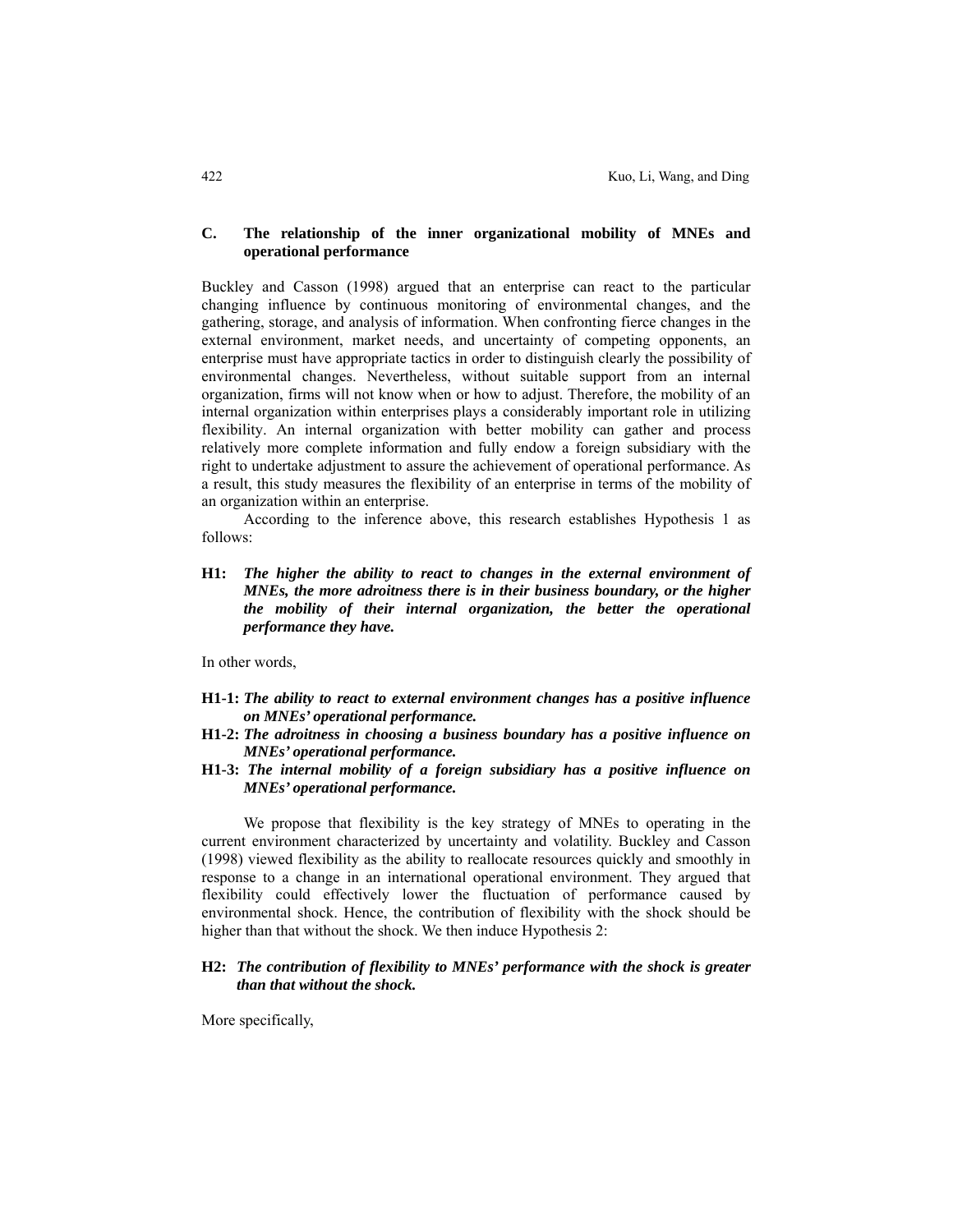- **H2-1:** *The contribution of the ability to react to external environment changes in the performance of MNEs with the shock is greater than that without the shock.*
- **H2-2:** *The contribution of adroitness in a business boundary to the performance of MNEs with the shock is greater than that without the shock.*
- **H2-3:** *The contribution of internal mobility to the performance of MNEs with the shock is greater than that without the shock.*

## **III. DATA AND MODEL**

#### **A. Data**

The sample frames of this study consist of two parts: (1) "The Firms' Directory of Foreign Direct Investment" published by the Investment Commission, Ministry of Economic Affairs, R.O.C., in May 1998; (2) "The Directory of Taiwan Businessmen Invested in Mainland China" issued by the Chinese National Federation of Industries in September 1998. A random sample was selected from the following industries: electronic and electrical manufacturing, chemical, metal manufacturing, shoe manufacturing, and textile. These industries have had the largest oversea investments of Taiwan in cases and amount since the middle of the 1980s. The questionnaire included two parts, before and after the Asian financial crisis. Six hundred and fifty companies were sampled, and a research questionnaire was sent to 627 following confirmation by telephone that 23 did not have an overseas operation. One hundred and thirteen questionnaires were returned with a return rate of 18.02%. After eliminating 20 due to incomplete information, there remained 83 usable questionnaires. The actual return rate of usable questionnaires was thus 13.24 percent.

#### **B. Variables**

#### 1. Operational Performance

Different foreign subsidiaries may have different goals because of distinctive investment motives. The means of evaluating the performance of foreign subsidiaries should be consistent with the objective. Some scholars utilize strategic performance as a measurement (Murray et al., 1995), which includes market share, sales growth, etc. This study evaluates the operational performance of the foreign subsidiary of MNEs by the degree of satisfaction in selected operational functions of MNEs, including "production," "marketing," "R&D," "financial management," and "importing key production and managerial technology" (measured by Likert 5 scales). Factor analysis is applied to simplify the dimensions. The first factor accounts for 55% of the total sample variance and the estimated factor loadings are very close. Hence, the first factor is used to represent operational performance and termed "overseas operational performance." Nevertheless, the higher the portion of stocks of the foreign subsidiary that are held by the parent firm, the more controllability the parent firm has, and in consequence, the more a foreign subsidiary coordinates with the instructions of the parent firm. Thus, the data may not reflect the real situation if one evaluates the degree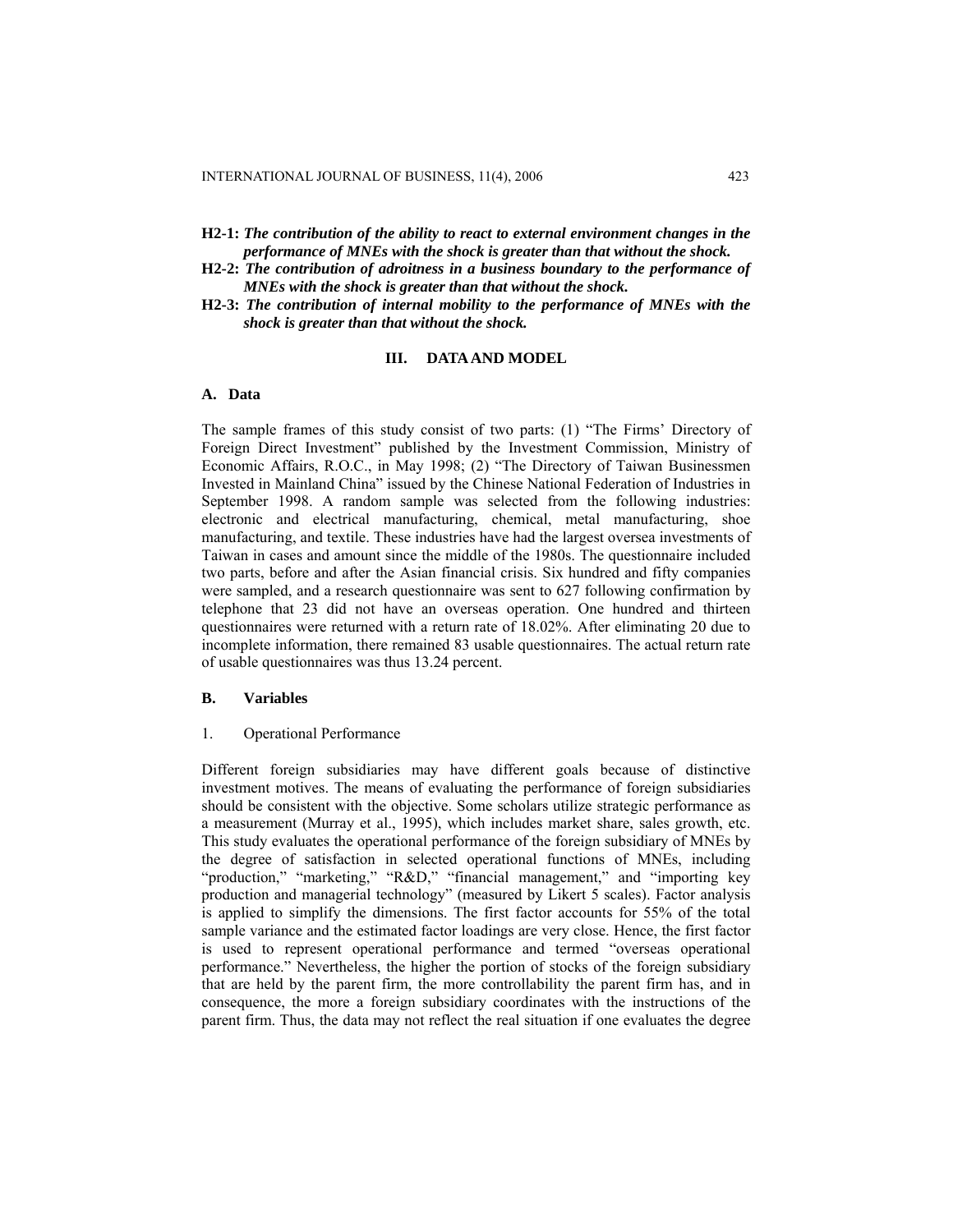of satisfaction of only the parent firm. Hence, we include the variable "the shares held by the parent firm" to the empirical model so that other explanatory variables could truly reflect their influence on the operational performance.

#### 2. Operating Flexibility

This research adopts the resource base theory, treating flexibility as a special resource of an enterprise. We measure flexibility in terms of the three levels of operational environments: external environment, task environment, and internal environment. Miller (1993) indicated that government policy would affect the operational strategy of enterprises; for example, they must be coordinated in order to obey related law or tax regulations whenever they are altered. Moreover, the exchange rate is another crucial factor causing a change in international operational environment. Therefore, this study measures flexibility of MNEs when facing changes in the external operational environment in terms of two variables: "the ability to react to a change in government policy and regulations," and "the ability to react to the fluctuation of exchange rates."

Enterprises have to meet the market need in order to survive. Consequently, adroitness in reacting to a change in a competitor's strategy will enable an enterprise to make an appropriate reaction, and achieve operation and profit goals. Whether an enterprise is capable of adapting to production or operation in time and with smoothness involves the issue of resource deployment. Hence, we measure the flexibility of business boundary of MNEs in terms of five variables: "the ability to react to a change in market need," "the ability to react to a change in competitor's strategy," "the ability to adjust and deploy employees," "the ability to obtain related raw material and parts," and "the ability to utilize factory and production equipment."

Buckley and Casson (1998) remarked that an enterprise can react to the influence by continuous monitoring of environmental changes, and the gathering, storage, and analysis of information. The extent to which the parent firm empowers the foreign subsidiary is also a pivotal factor that influences the inner enterprise mobility of the foreign subsidiary. If the extent of empowerment the foreign subsidiary receives from its parent firm is higher, the chief managers in charge can immediately respond to a market change and in a competitive situation in the external environment. Of course, the moral-hazard problem is the potential risk of empowerment. An MNE has to handle this trade-off problem. We measure the flexibility of the foreign subsidiary of MNEs in terms of three variables: "the extent of empowerment from the parent firm to its subsidiary," "the degree of communication circulation inside the subsidiary," and "the ability to gather and handle information."

According to the above disscusion, we utilize ten variables to measure the flexibility of firms. Factor analysis is used to simplify the dimensions. The value of Cronbach's alpha is 0.83, indicating that the questionnaire has very good reliability. The first five factors are selected to represent the flexibility. According to the factor loadings, each factor is termed accordingly: the first factor as a "reaction to market," the second as "resource deployment," the third as "adaptation to environment," the fourth as "information circulation," and the fifth as "autonomy." Based on our work, "reaction to market" and "resource deployment" are termed as flexibility in the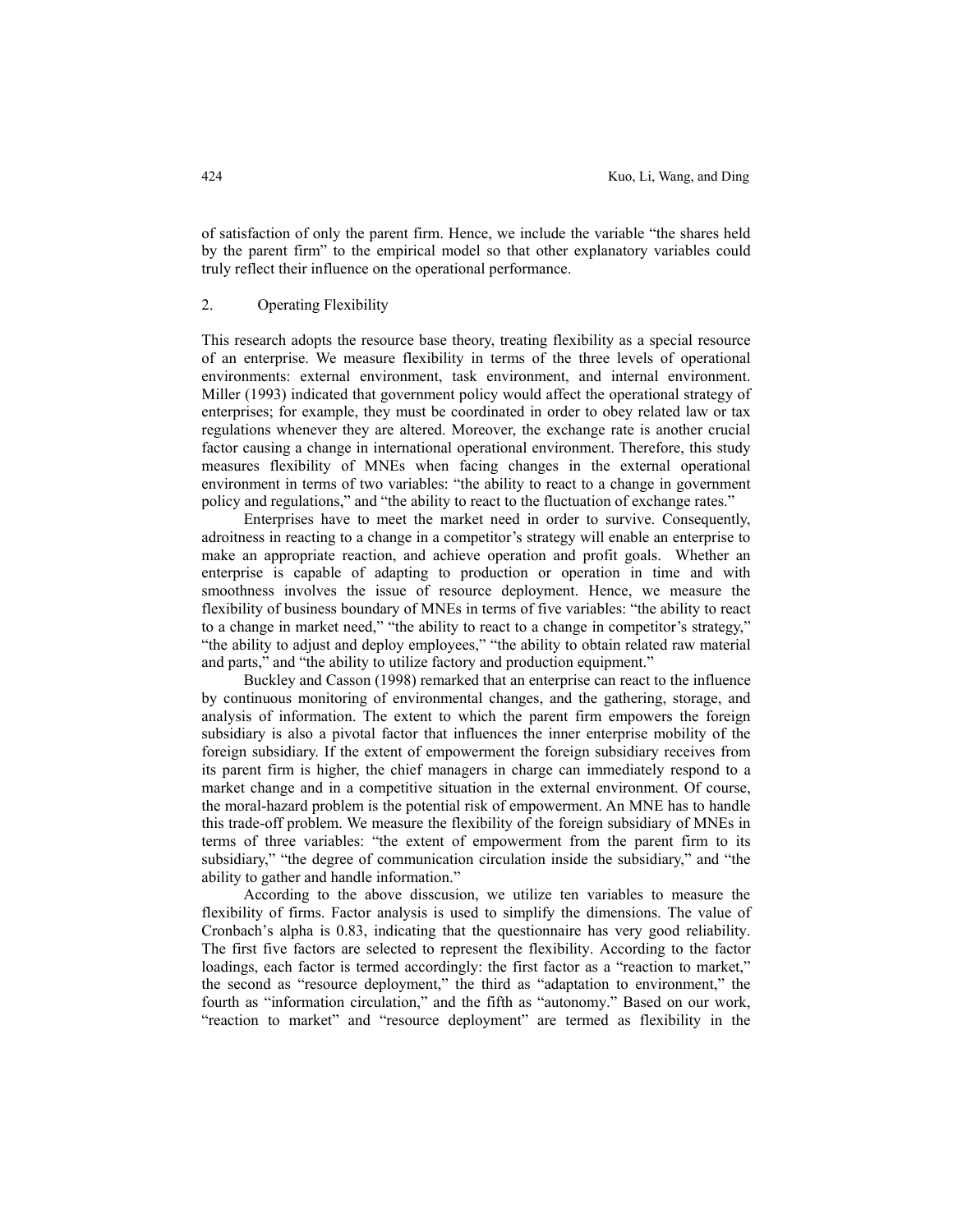dimension of business boundary, and "adaptation to environment" is flexibility in the dimension of external environment, while "information circulation" and "autonomy" are used to represent mobility of the inner organization environment. The cumulative proportion of the total sample variance explanation is 83%.

### 3. Control Variables

In addition to the five variables representing flexibility, previous studies suggested that additional variables, such as experience with foreign direct investment (FDI), motives, and so on, would influence firms' performance (Mitchell et al., 1992). We add them into the empirical model as control variables to enable flexibility to truly reflect its influence over operational performance. Whether the foreign subsidiary of MNEs focuses on local market or other exporting markets is likely to have an influence on the operational performance of the subsidiary, such as the fluctuation of the local currency. Hence, we include the variable concentration of the local market into the model.

Casson (1994) observed that the experience of an FDI of the parent firm can help foreign subsidiaries perceive possible problems in investing in the region. The accumulation of investing experience, regardless of the regions invested in, ought to have similarities to a certain degree for transference. The transferring of experience will increase the ability of the foreign subsidiary to solve problems and enable the subsidiary to achieve the goal set by the parent firm. Therefore, the investing experience of the parent firm should have a positive influence on the operational performance of the foreign subsidiary of MNEs.

The motive for founding a foreign subsidiary will also influence how the parent firm orients the foreign subsidiary. Different motives will generate different goals for the foreign subsidiary. Thus, this study includes the pursuit of resources, following major clients, expanding markets, and capitalizing on investing incentives, under the category of motives. The definition and the sample mean of the variables are presented in Table 1.

## **C. Empirical Model**

A regression model is used to analyze the relationship between flexibility and performance. We further investigate whether or not there is a structure change of flexibility contribution to MNEs' performance with and without the shock of international environments, the Asian financial crisis. The Chow test is most commonly used for testing structure change. However, if the operation of the enterprise spans from the time prior the crisis to the time after the crisis, it will provide information on the two time spans. Thus, information provided by the same firm but at different time periods may be correlated. If we stack the observations of two periods and then use ordinary least squares to estimate the coefficients, the estimators may be inefficient. To remedy this problem, this research applies the generalized least square (GLS) method to estimate the coefficients and then perform the Chow test.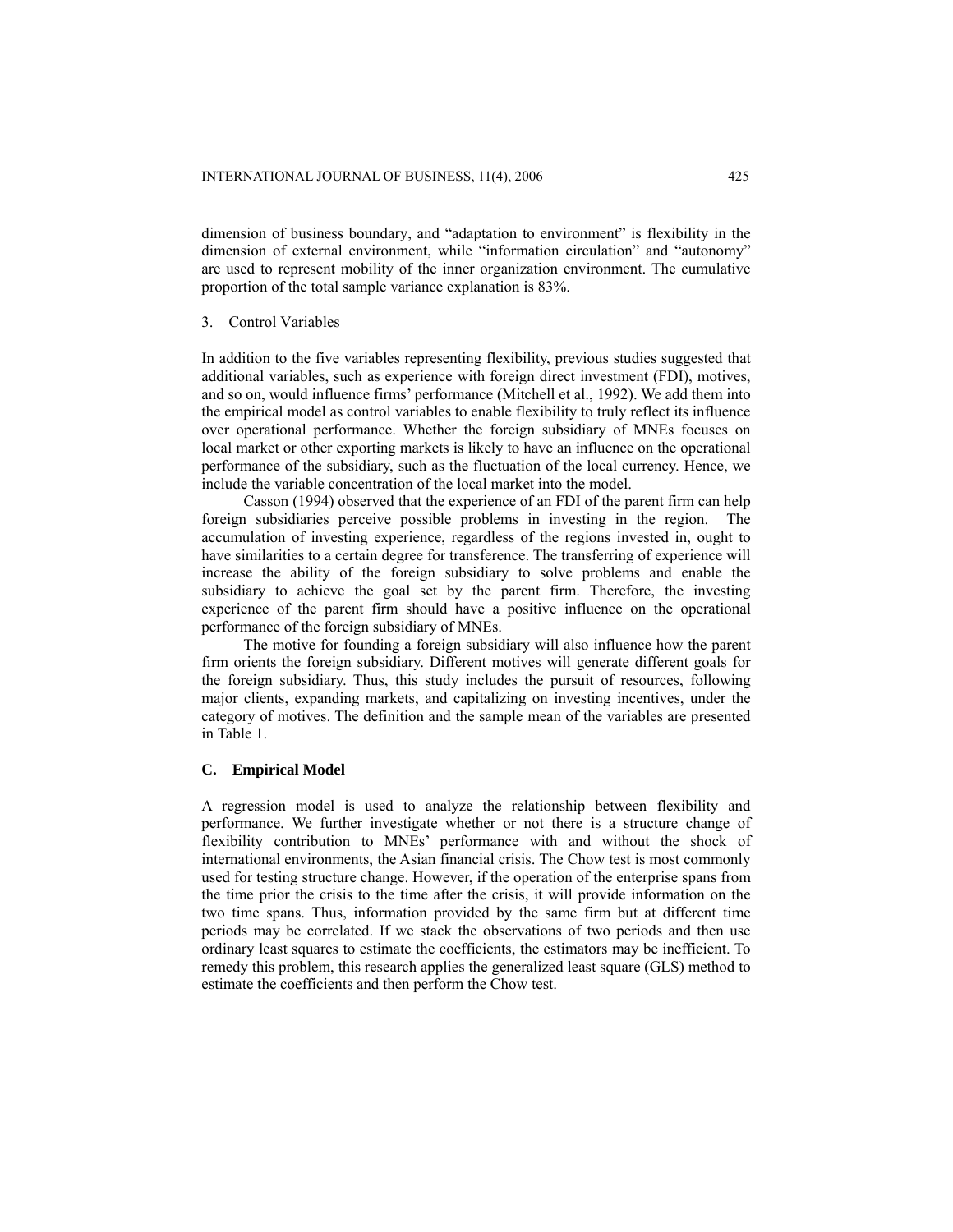| <b>Variables</b>                      | <b>Definition</b>                                                                      |               | <b>Sample Means</b> |  |
|---------------------------------------|----------------------------------------------------------------------------------------|---------------|---------------------|--|
|                                       |                                                                                        | <b>Before</b> | After               |  |
|                                       |                                                                                        | <b>Crisis</b> | <b>Crisis</b>       |  |
| <b>Overseas</b>                       | Factor values gained from factor analysis of                                           | $-0.006$      | 0.0052              |  |
| operational                           | satisfaction degree of particular operational                                          |               |                     |  |
| performance                           | functions                                                                              |               |                     |  |
| FLEX1                                 | The factor score of reaction to market                                                 | $-0.0260$     | 0.0225              |  |
| FLEX2                                 | The factor score of resource deployment                                                | 0.0055        | $-0.0048$           |  |
| FLEX3                                 | The factor score of adaptation to environment                                          | 0.1012        | $-0.0875$           |  |
| FLEX4                                 | The factor score of information circulation                                            | $-0.1082$     | 0.0936              |  |
| FLEX5                                 | The factor score of autonomy                                                           | $-0.0809$     | 0.0700              |  |
| <b>Share</b>                          | Percentage of stocks of foreign subsidiary held by the<br>parent firm                  | 78.68         | 78.68               |  |
| Exp                                   | Year(s) since the first investment of the parent firm                                  | 4.85          | 7.70                |  |
| Motive1                               | 1 if the motive of pursuit of resource is considered;<br>$0$ otherwise.                | 0.2697        | 0.2697              |  |
| Motive2                               | 1 if the motive of following major clients is<br>considered; 0 otherwise.              | 0.6180        | 0.6180              |  |
| Motive3                               | 1 if the motive of expanding markets is considered;<br>$0$ otherwise.                  | 0.2584        | 0.2584              |  |
| Motive4                               | 1 if the motive of capitalizing on investing incentives<br>is considered; 0 otherwise. | 0.2135        | 0.2135              |  |
| Local                                 | 1 if the subsidiary only sells to the local market;<br>$0$ otherwise.                  | 0.3523        | 0.3523              |  |
| <b>Mainland</b><br>China <sup>a</sup> | 1 if the operational region of the subsidiary is<br>mainland China; 0 otherwise.       | 0.4832        | 0.4832              |  |
| Europe, U.S.                          | 1 if the operational region of the subsidiary is Europe,                               | 0.1798        | 0.1798              |  |
| and Japan <sup>a</sup>                | U.S., and Japan; 0 otherwise.                                                          |               |                     |  |
| Other                                 | 1 if the operational region of the subsidiary is other                                 | 0.0562        | 0.0562              |  |
| regions*                              | regions; 0 otherwise.                                                                  |               |                     |  |

**Table 1**  The definition of variables and sample means

\*Southeast Asia serves as the reference group.

To apply the GLS method, we have to first find the covariance structure. The multiple regression model of each period can be described as:

$$
Y_{i1} = X_{i1}\beta_1 + \varepsilon_{i1}, \quad i = 1, 2, ..., n_1
$$
 (1)

$$
Y_{j2} = X_{j2}\beta_2 + \varepsilon_{j2}, \quad j = 1, 2, ..., n_2
$$
 (2)

where equation (1) and (2) represent the regression model before and after the crisis, respectively;  $\varepsilon_{i1}$  and  $\varepsilon_{j2}$  are random disturbances with mean zero,  $E(\varepsilon_{i1}) = E(\varepsilon_{j2}) = 0$ . We assume that observations for different firms are independent, but within the same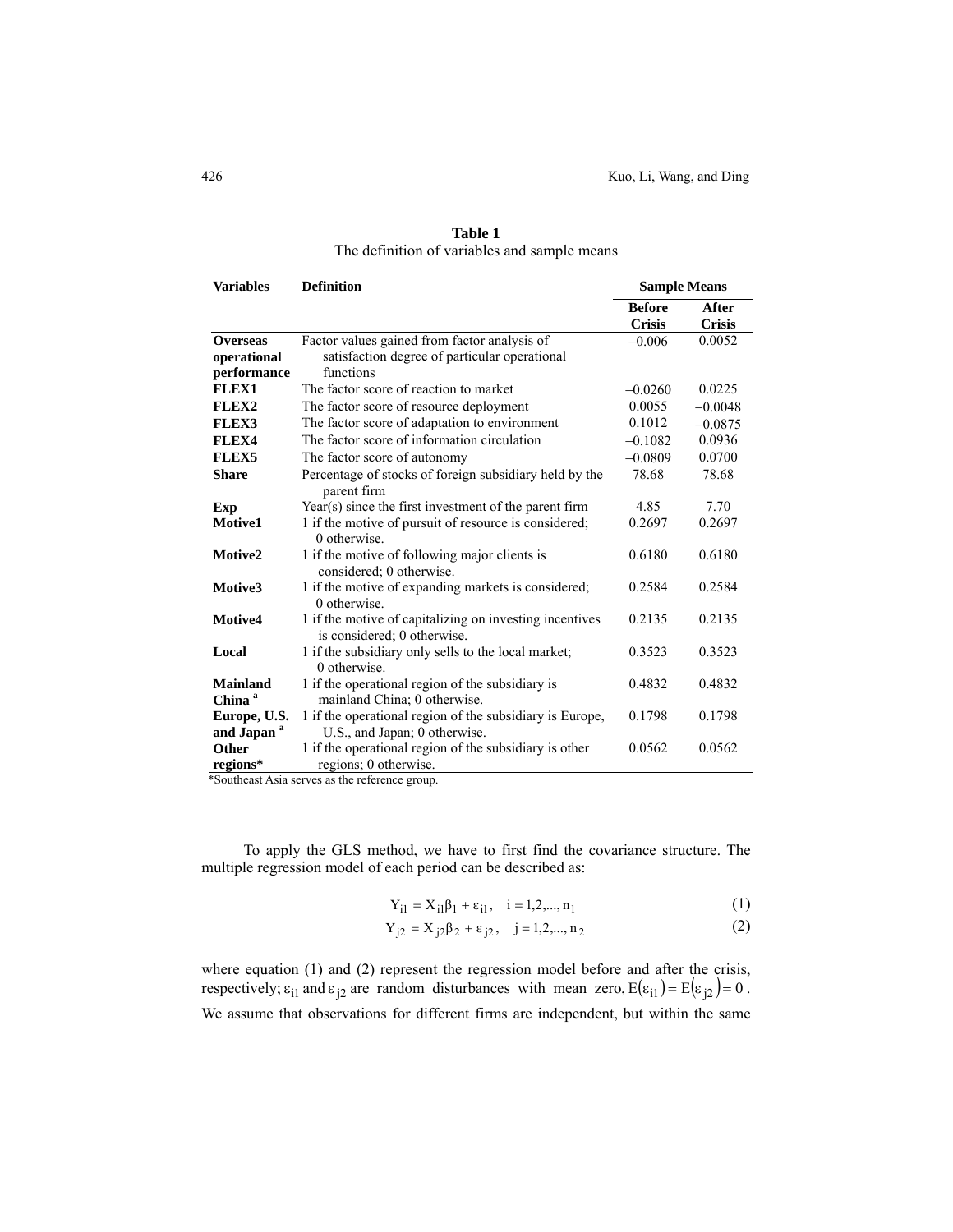firm they are correlated. In other words, the relationship between  $\varepsilon_{i1}$  and  $\varepsilon_{j2}$  can be written as:

$$
E(\varepsilon_{it}\varepsilon_{jl}) = \begin{cases} 0 & \text{if } i \neq j \\ \sigma_{tl} & \text{if } i = j' \end{cases} \quad t, l = 1, 2. \tag{3}
$$

We further perform two tests,  $\sigma_{11} = \sigma_{22}$  and  $\sigma_{12} = 0$ . The whole picture of the covariance structure is then available. Since we do not observe the actual values of  $\sigma_{11}$ ,  $\sigma_{22}$ , and  $\sigma_{12}$ , these values have to be replaced by the estimated values. This study will then utilize the feasible GLS method to estimate the relevant coefficients and to perform the Chow test.

#### **IV. RESULT and DISCUSSION**

### **A. GLS Analysis**

We first test  $\sigma_{11} = \sigma_{22}$  and  $\sigma_{12} = 0$  in order to construct the covariance structure. The estimated value of  $\sigma_{11}$ ,  $\sigma_{22}$ , and  $\sigma_{12}$  are generated from the estimated residuals of equation (1) and (2). The results suggest that  $\sigma_{11} = \sigma_{22}$  and  $\sigma_{12} \neq 0$  (See Table 2). We then construct the covariance structure using the test results and replace these covariance parameters with their corresponding estimated values. Hence, the feasible GLS method can be used to estimate the relevant coefficients.

**Table 2**  The test of variance and covariance

| $H_0: \sigma_{11} = \sigma_{22}$ |                |                | $H_0: \sigma_{12} = 0$     |                |  |
|----------------------------------|----------------|----------------|----------------------------|----------------|--|
| Degrees of                       | <b>F-value</b> | <b>P-value</b> | <b>Pearson Correlation</b> | <b>P-value</b> |  |
| Freedom                          |                |                | <b>Coefficients</b>        |                |  |
| 72, 83                           | 1.0626         | 0.7863         | 0.55127                    | 0.0001         |  |

Table 3 shows the empirical results of the Feasible GLS model with the dependent variable "overseas operational performance." The R-square and adjusted Rsquare are 0.5235 and 0.4054, respectively, which suggest that both models provide very good explanatory capability. The significant variables include all variables representing the flexibility ("reaction to market (FLEX1)," "resource deployment (FLEX2)," "adaptation to environment (FLEX3)," "information circulation (FLEX4)," and "autonomy (FLEX5)") for the model before the crisis, and "reaction to market," "resource deployment," "adaptation to environment," "information circulation," and "pursuit of resource (Motive1)" following the crisis.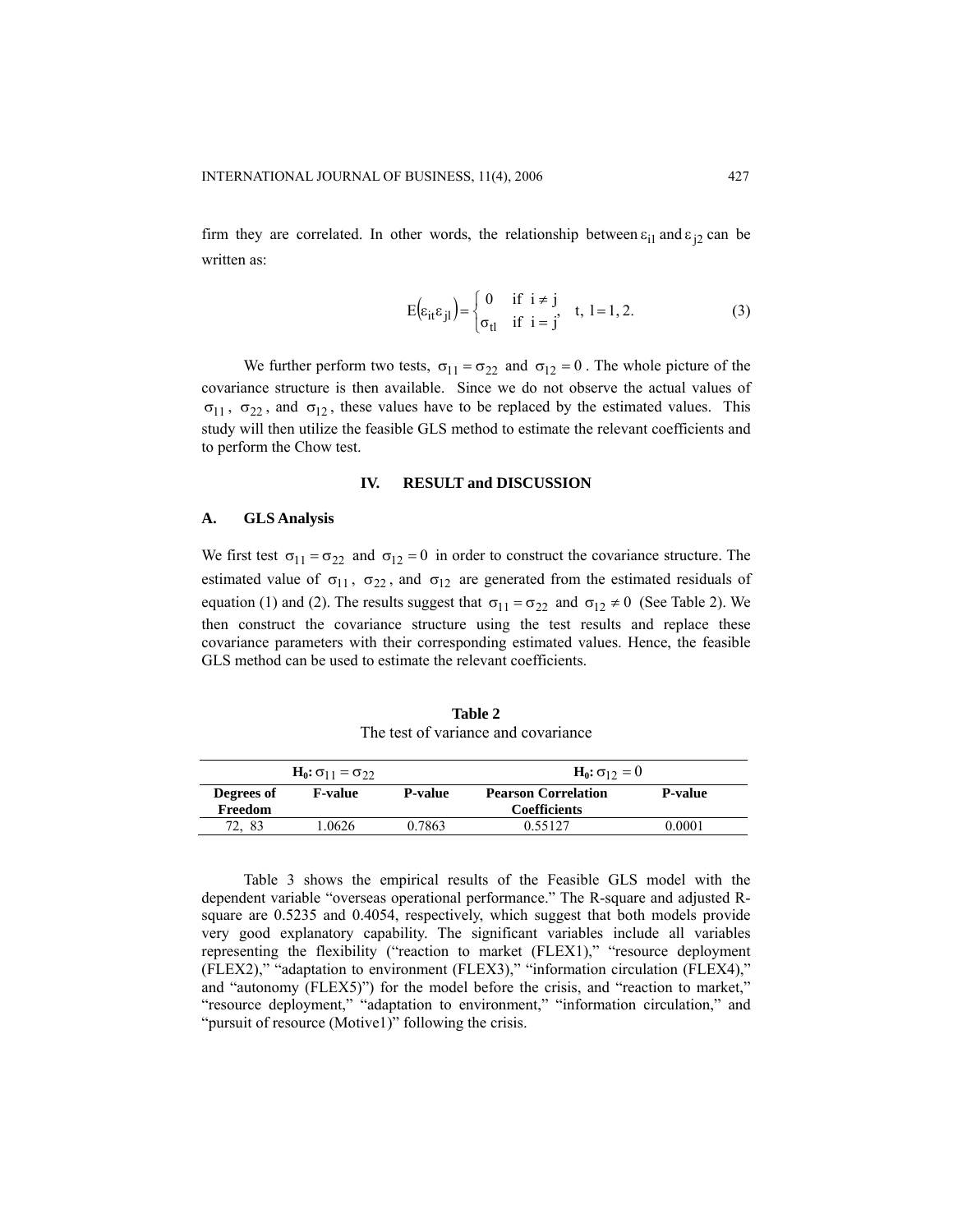|                          |               | <b>Before Crisis</b> |                        | <b>After Crisis</b> |            |
|--------------------------|---------------|----------------------|------------------------|---------------------|------------|
|                          |               |                      |                        |                     |            |
| Constant                 |               |                      | $-0.5867$ <sup>*</sup> | $(-1.719)$          |            |
| DD <sup>a</sup>          |               |                      | 0.6886                 | (1.509)             |            |
| FLEX1                    | ***<br>0.3802 | (4.257)              |                        | ***<br>0.4784       | (5.966)    |
| FLEX2                    | ***<br>0.2343 | (2.643)              |                        | ***<br>0.3270       | (3.857)    |
| FLEX3                    | **<br>0.1690  | (1.991)              |                        | ***<br>0.2199       | (3.031)    |
| FLEX4                    | 0.4645        | (5.049)              |                        | ***<br>0.4091       | (4.842)    |
| FLEX5                    | $0.1649$ *    | (1.880)              |                        | 0.1278              | (1.413)    |
| <b>Share</b>             | 0.0020        | (0.479)              |                        | 0.0013              | (0.335)    |
| Exp                      | 0.0082        | (0.797)              |                        | 0.0060              | (0.607)    |
| Motive1                  | 0.2384        | (1.151)              |                        | $0.4578$ **         | (2.344)    |
| Motive2                  | 0.0196        | (0.096)              |                        | 0.2672              | (1.448)    |
| Motive3                  | $-0.2012$     | $(-0.911)$           |                        | 0.1870              | (0.936)    |
| Motive4                  | $-0.2290$     | $(-1.039)$           |                        | $-0.2074$           | $(-1.010)$ |
| Local                    | $-0.0090$     | $(-0.041)$           |                        | $-0.1772$           | $(-0.899)$ |
| <b>Mainland China</b>    | $-0.0386$     | $(-0.166)$           |                        | 0.2486              | (1.142)    |
| Europe, U.S., and        | $-0.0806$     | $(-0.283)$           |                        | 0.1807              | (0.697)    |
| Japan                    |               |                      |                        |                     |            |
| Other regions            | 0.3182        | (0.637)              |                        | 0.4716              | (1.060)    |
| <b>R-square</b>          |               |                      | 0.5235                 |                     |            |
| <b>Adjusted R-square</b> |               |                      | 0.4054                 |                     |            |
| Number of                |               | 72                   |                        | 83                  |            |
| <b>Observations</b>      |               |                      |                        |                     |            |

**Table 3**  Empirical results by feasible GLS method

Notes: \* P<0.1 \*\* P<0.05 \*\*\* P<0.01. Numbers in parentheses are t-ratio.

*a*: *DD* is a dummy variable;  $DD = 1$  if the performance is before the crisis; 0 otherwise.

## **B. Chow Test**

Although the contribution of flexibility in reacting to the external environment and in choosing the business boundary after the crisis tend to be greater than those before the crisis in both estimated coefficients and t-value, we will apply the Chow test to investigate these findings. The results of the Chow test are presented in Table 4. The contribution of flexibility to MNEs' performance does not reveal a significant structure change. The P-value of overall flexibility is 0.5820. Moreover, all flexibility as we proposed is insignificant at 26% level of significance. We may conclude that there is no significant difference between the contribution of flexibility on operational performance before and after the Asian financial crisis.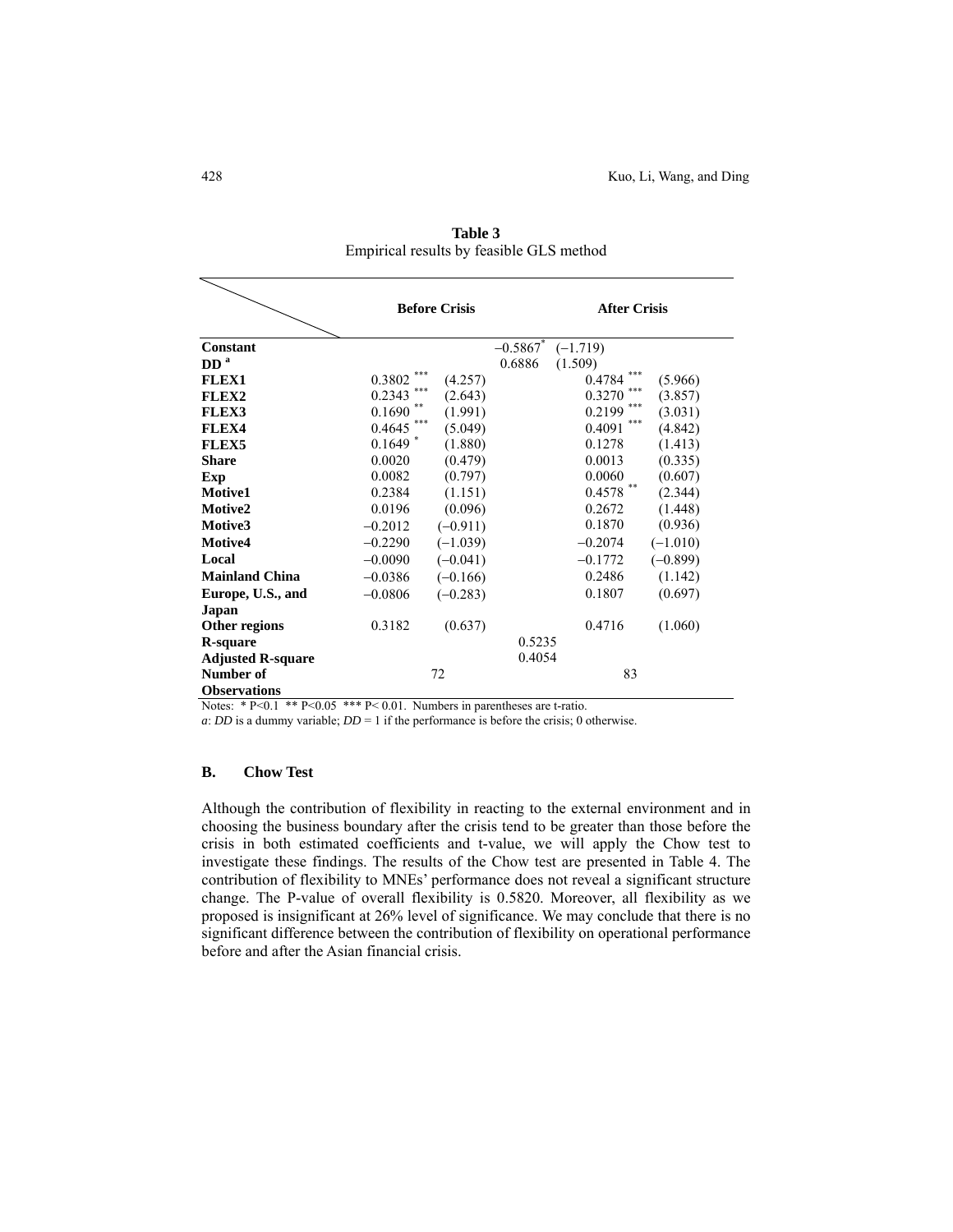|                    | <b>Degree of Freedom</b> | <b>F-value</b> | <b>P-value</b> |
|--------------------|--------------------------|----------------|----------------|
| <b>Overall</b>     | 16, 125                  | 0.8900         | 0.5820         |
| <b>Flexibility</b> | 5, 125                   | 0.5836         | 0.7125         |
| <b>FLEX1</b>       | 1, 125                   | 1.2284         | 0.2698         |
| FLEX2              | 1, 125                   | 0.9819         | 0.3237         |
| <b>FLEX3</b>       | 1, 125                   | 0.2791         | 0.5982         |
| FLEX4              | 1, 125                   | 0.3444         | 0.5584         |
| FLEX5              | 1.125                    | 0.1519         | 0.6974         |

**Table 4**  The test of structure change (Chow test)

#### **C. Discussion**

The empirical result, that the variable of "adaptation to environment (*FLEX3*)" has a positive and significant influence over operational performance, supports the hypothesis H1-1, which means, the higher the "adaptation to environment" of the foreign subsidiaries of MNEs, the better the operational performance they have. In other words, if the foreign subsidiary of an MNE has a better ability to handle the external environment changes, its operational performance will be better. We further note that the contribution of "adaptation to environment" to MNEs' performance following the crisis is greater than that prior to the crisis (both in estimated coefficients and t-value), although it is not statistically significant. All these might suggest that in order to lower the risks generated from an external environment fluctuation, the flexibility of adaptation to environment is a crucial factor.

Both "reaction to market (FLEX1)" and "resource deployment (FLEX2)" have a positively significant influence over operational performance. That is, the more adroitness there is in choosing the business boundary of an enterprise, the better operational performance it has. These results support Hypothesis H1-2. The estimated coefficients of both variables in the models after the crisis are larger than those before the crisis (but not statistically significant according to the Chow test) as well as the result of "adaptation to environment." This evidence illustrates that adroitness in defining a business boundary has an important effect on the operational performance, especially when MNEs face a change in the international environment.

The empirical results in Table 3 indicate that "information circulation (FLEX4)" has a positive and significant influence over operational performance. Hence, we may conclude that the better the manipulating and circulating of information MNEs can do the better operational performance they will have.

The variable of "autonomy (FLEX5)" is due the extent of empowerment from the parent firms to subsidiaries. Empirical results do not provide a concrete conclusion. The contribution of "autonomy" has a positive influence on operational performance, but it is only statistically significant in the models before the crisis. Furthermore, if we reduce the level of significance to 0.05, then the influence of "autonomy" is insignificant in both models. This may suggest that the contribution of "autonomy" is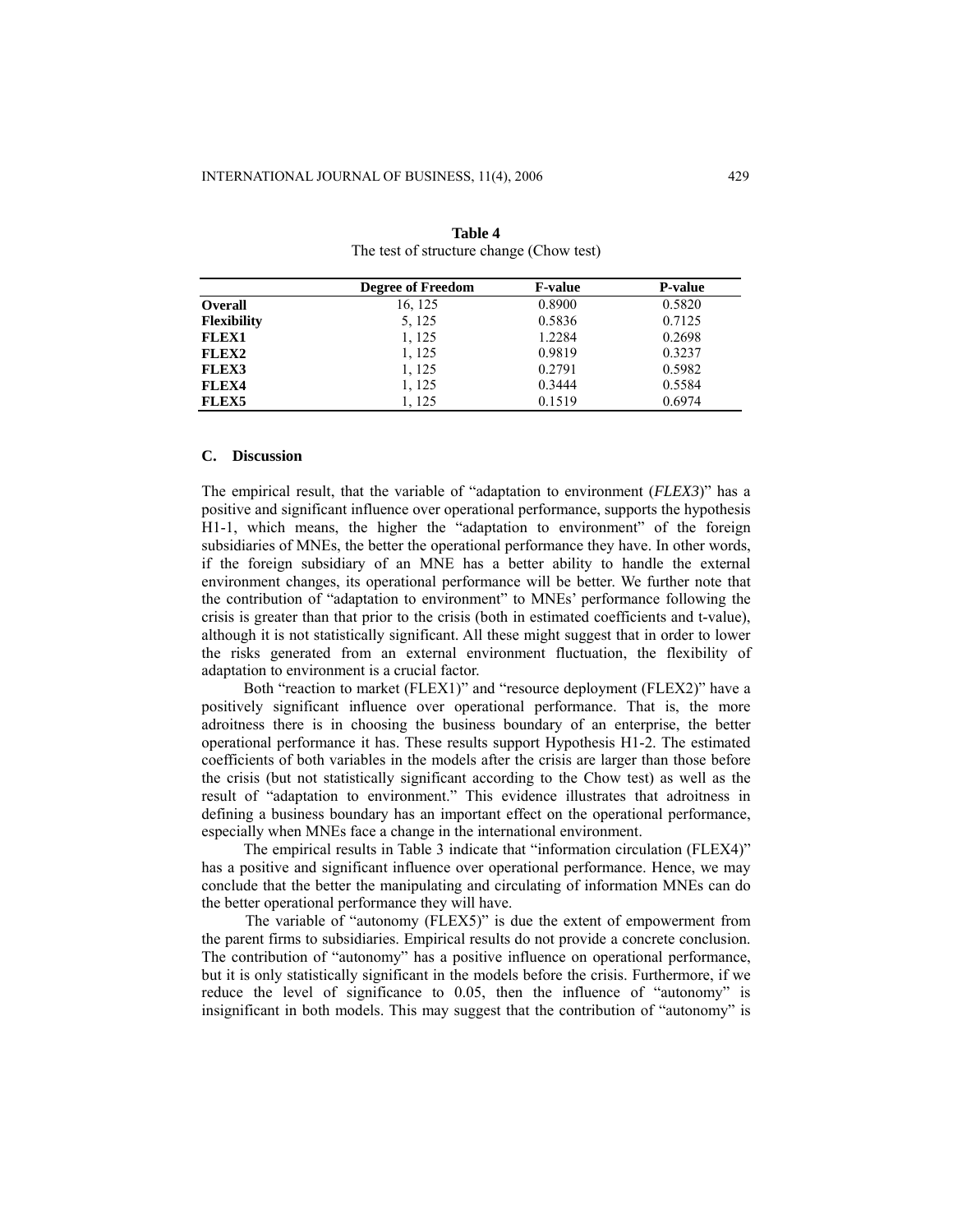not as important as the other variables of flexibility. The possible reason for this might be that there exists a moral-hazard problem of empowerment from the parent firms to the subsidiary. Therefore, the Hypothesis H1-3 only receives partial support. Another reason might be that the Asian financial crisis is an overall and worldwide change in the international operation environment. All enterprises are affected, regardless of their locations and industries. Hence, an individual foreign subsidiary cannot react and handle a crisis by itself, but rather needs the overall design of parent firms in relation to the overall operation of the whole enterprise to achieve the operational objective. Combining this fact and the empirical finding, we might conclude that there is a tendency towards centralization in the relationship between parent firms and the foreign subsidiary following the financial crisis.

The results of the Chow test show that there is not a significant structure change in the contribution of flexibility to MNEs' performance. Although the contribution of the flexibility in reacting to the external environment and in choosing a business boundary after the crisis tend to be greater than those before the crisis in both estimated coefficients, they are not statistically significant. Hence, the results of the Chow test do not significantly support Hypothesis 2. The possible explanation for our finding is that compared to other Asian countries, Taiwan suffered limited damage during the financial crisis and was thus praised as "the harbor in the storm" by the international media. As a result, the contribution of flexibility to the firm's performance is not statistically different before and after the crisis.

The higher the portion of subsidiary's stock held by parent firms, the more promise there is for resources to the subsidiary. Consequently, the higher portion of stocks held, the better the foreign operational performance the parent firms might have. This research includes the variable "the shares held by parent firm" to the empirical model so that other explanatory variables could truly reflect the influence over operational performance. The empirical results indicate that although the estimated coefficient has the right direction as we expect, it is only significant in terms of overall satisfaction following the crisis.

We include the motivation of pursuit of resources, following primary customers, pursuit of market, and utilizing an investment advantage to analyze the relationship between motives of starting a foreign subsidiary and the operational performance. According to the results of regression analysis, the motive of pursuit of resources is the only one to affect operational performance following the crisis.

#### **V. CONCLUSION**

International investments are exposed to a wide range of risks. The risks undertaken by MNEs are higher than those of domestic firms. Hence, when confronting high uncertainty and a risky operational environment, MNEs must apply appropriate strategies to lower the fluctuations of profit and performance and to achieve the operational goals. Buckley and Casson (1998) highlighted the uncertainty that is generated by the volatility of the international business environment. They pointed out that flexibility could effectively lower the fluctuations of performance caused by environmental changes.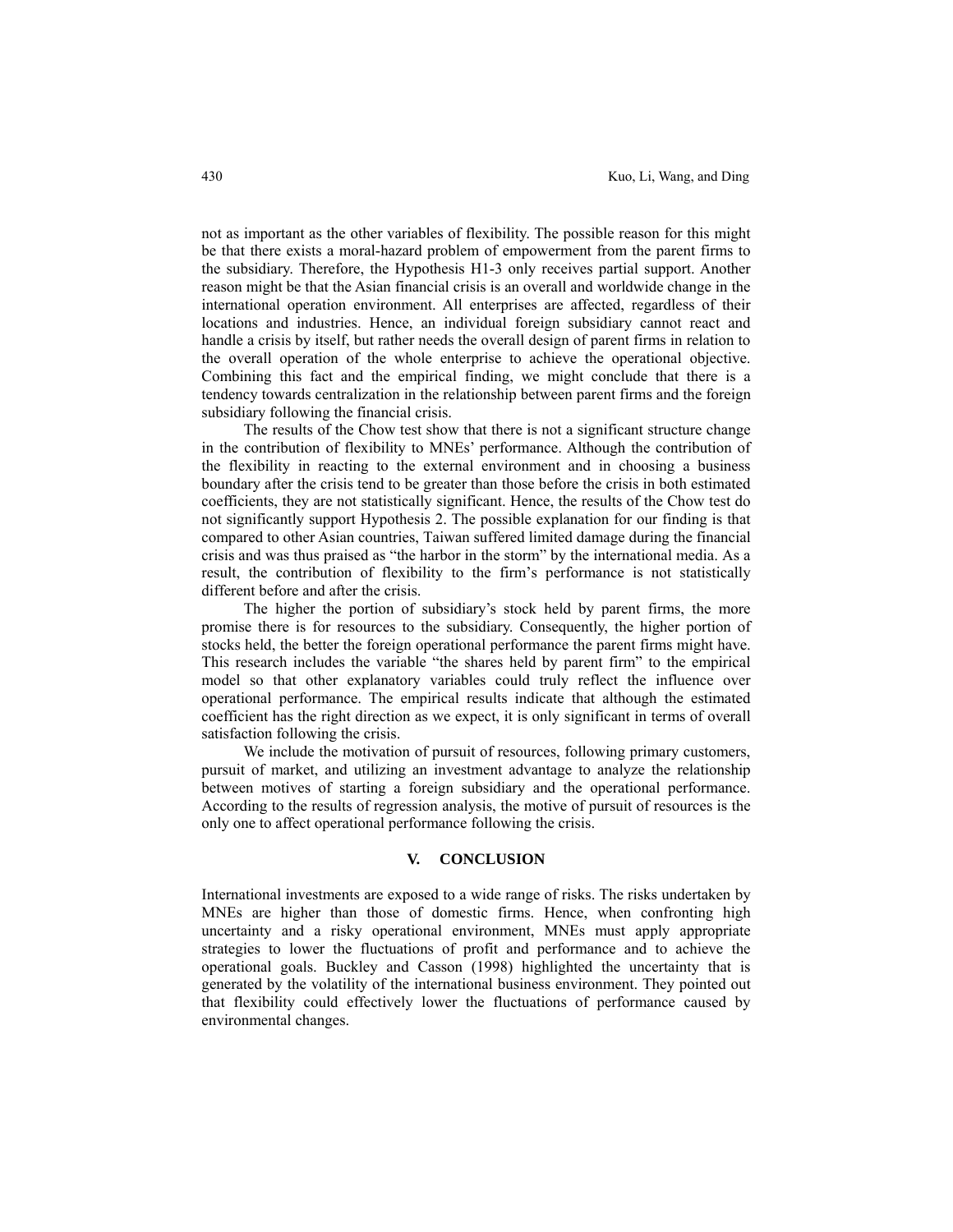This research discusses operating flexibility in terms of the three levels of operational environment firms have to confront—external environment, task environment, and internal environment. We adopt the resource based theory, treating operating flexibility as a special resource of an enterprise, so as to construct the definition of operating flexibility in order to perform the empirical study of whether operating flexibility can effectively reduce the impacts caused by environmental changes. The empirical results show that operating flexibility has positive and significant effects on MNEs' performance.

We apply the Chow test to investigate whether or not the contribution of operating flexibility to the performance of MNEs has a structure change before and after the Asian financial crisis. The results indicate that the contribution of the flexibility to firms' performance does not reveal a significant structure change. The possible explanation may be that Taiwan suffered limited damages during the financial crisis.

In addition to the satisfaction degree this study uses, the evaluation of the operational performance can also include gathering of related financial data such as operating income, return on investment, return on assets, return on sales and so on. As for the consideration of transfer pricing, if there is a longer time span spent gathering financial data with fewer errors, it can also be utilized to testify the viewpoints more thoroughly.

#### **ENDNOTES**

1. Corresponding author, the author is gratefully acknowledged for a financial support from National Science Council in Taiwan (NSC-93-2415-H-390-002).

#### **REFERENCES**

- Barney, J., 1991, "Special Theory Forum The Resource-based Model of the Firm: Origins, Implications and Prospects," *Journal of Management*, 17(1), 97-111.
- Buckley, P. J., and M. C. Casson, 1998, "Models of the Multinational Enterprise," *Journal of International Business Studies*, 29(1), 21-44.
- Casson, M. C., 1994, "Why are Firms Hierarchical?" *International Journal of the Economics of Business*, 1(1), 3-40.
- Collis, D. J., 1991, "A Resource-based Analysis of Global Competition: The Case of the Bearings Industry," *Strategic Management Journal*, 12(summer), 49-68.
- Ghoshal, S., 1987, "Global Strategy: An Organizing Framework," *Strategic Management Journal*, 8(5), 425-440.
- Jones, R. A., and J. M. Ostroy, 1984, "Flexibility and Uncertainty," *Review of Economic Studies*, 51(1), 13-32.
- Kogut, B., 1983, "Foreign Direct Investment as a Sequential Process," in Charles P. Kindleberger and David B. Audtresch (Ed.), *The multinational corporation in the 1980s*. Cambridge, MA: The MIT Press, 38-56.
- Kogut, B., 1985, "Designing Global Strategies: Profiting from Operating Flexibility," *Sloan Management Review*, 27(1), 27-38.